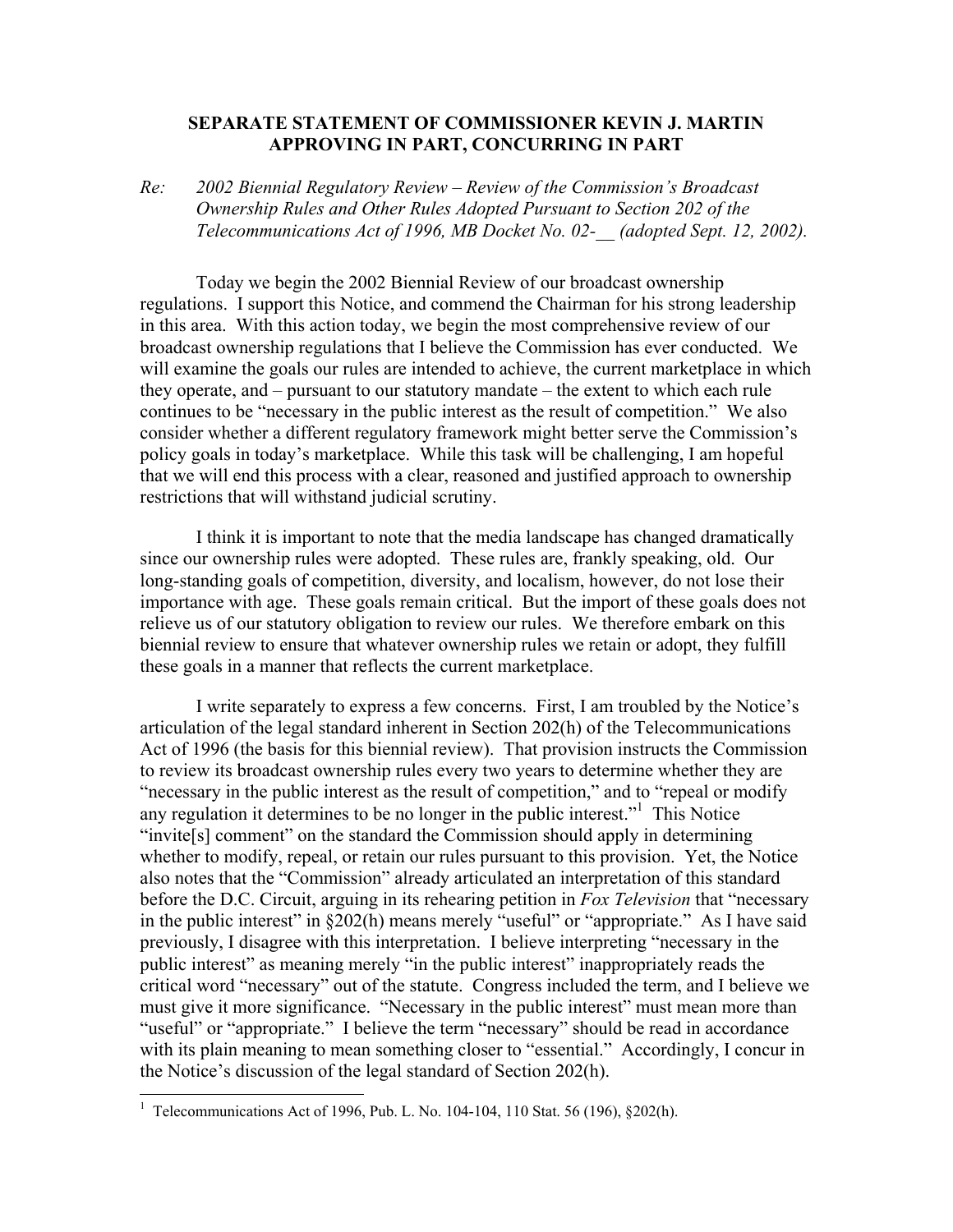I also would have preferred that this Notice provide more guidance to industries and consumers regarding our direction. For instance, I believe we could have provided more guidance on newspaper/broadcast cross-ownership. Unlike every other one of our major broadcast ownership regulations, the newspaper/broadcast cross-ownership rule has not been modified since its adoption in 1970s. Today, newspapers are treated differently from all other forms of business that disperse information (including broadcast television stations, which generally are permitted to combine in large markets). In short, only newspapers remain caught in a 1970s atmosphere.

Almost seven years ago, the Commission expressed its belief that the newspaper/broadcast cross-ownership rule needed to be reviewed, and possibly revised, to reflect marketplace changes since the 1970s. The Commission committed to "commence an appropriate proceeding to obtain a fully informed record in this area and to complete that proceeding expeditiously."<sup>2</sup> The then-Chairman emphasized that:

> there is no reason to wait – especially when there is reason to believe that . . . the newspaper/broadcast crossownership rule is right now impairing the future prospects of an important source of education and information: the newspaper industry.<sup>3</sup>

Unfortunately, despite this rhetoric, the Commission followed that decision not with a rulemaking, but merely with a Notice of Inquiry into the waiver policy for newspaper/radio combinations. And the Commission has never completed this proceeding.

In its 1998 biennial report, the Commission again concluded that the newspaper/broadcast cross-ownership rule should be modified: "We recognize that there may be situations in which the rule may not be necessary to protect the public interest in diversity and competition."<sup>4</sup> Again the Commission promised to initiate a rulemaking proceeding to begin this process.

For a third time in the 2000 biennial report, the Commission again committed, this time:

> in the near future, [to] issue a notice of proposed rulemaking seeking comment on whether we need to modify the daily newspaper/broadcast cross-ownership rule in order to address contemporary market conditions.<sup>5</sup>

<sup>&</sup>lt;sup>2</sup> Capital Cities/ABC, Inc., *Memorandum Opinion & Order*, 11 FCC Rcd 5841, ¶87 (1996).

<sup>&</sup>lt;sup>3</sup> *Id.* at Separate Statement of Chairman Reed E. Hundt.

<sup>&</sup>lt;sup>4</sup> 1998 Biennial Regulatory Review - Review of the Commission's Broadcast Ownership Rules and Other Rules Adopted Pursuant to Section 202 of the Telecommunications Act of 1996, MM Docket No. 98-35, *Report*, 15 FCC Rcd 11058, ¶95 (2000).

 <sup>2000</sup> Biennial Regulatory Review, CC Docket No. 00-175, *Report*, 16 FCC Rcd 1207, ¶32 (2001).